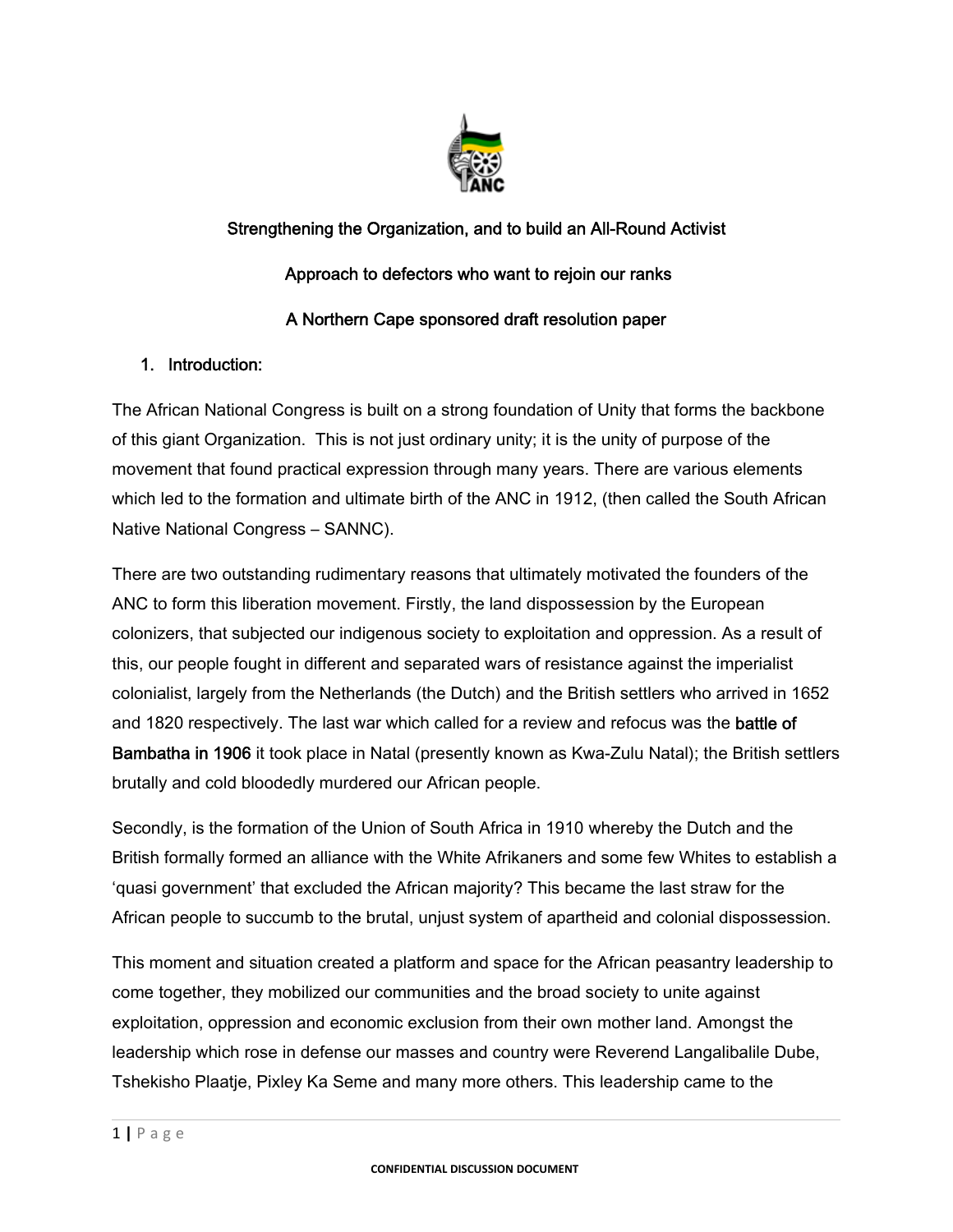conclusion that our people's major weakness was that the different tribes fought the wars of resistance along their tribal lines, which divided the entire African nation, to the advantage of the colonizers.

In 1911 comrade Pixley Ka Seme made a clarion call, calling on all Africans to unite and fight for their freedom and independence. Aggressive mobilization and canvassing was made which culminated into the formation of the ANC on the  $08<sup>th</sup>$  January 1912. Unity in action is and has always been an important attribute and fundamental element in the ANC.

The ANC is the oldest liberation movement in our African continent. For 100 years it has sought to unite the African people. It fought against the efforts of the colonial and apartheid governments to divide the majority based on different languages and cultures. For 100 years, the ANC has fought to unite black people (Africans, Coloureds and Indians) into a single formation of the oppressed. For 100 years, the ANC has led the struggle for a creation of a united, non-racial, democratic and prosperous South Africa.

This struggle to liberate black people in general and African people in particular came into being in response to the subjection of our people in the context of discrimination based on race, gender and class. The claims of our people are summarised in the demands of the Freedom Charter. The National Democratic Revolution is the struggle for the fundamental change and thoroughgoing transformation of our society foreseen in the Freedom Charter. From this standpoint, our struggle is far from over.

For all of our 100 years, our enemies have used every means at their disposal to divide our people and their movement, but have always failed. As former ANC President Comrade Thabo Mbeki said "many of those who are convinced that the ANC must be weakened and defeated are convinced that individually and collectively the opposition parties do not have the strength and capacity to achieve this goal. They are therefore permanently on look out for the enemies of our movement that would have the possibility to accomplish this objective, whom they would obviously encourage and support. A favourite hunting ground for these enemies is within the ANC itself, the Alliance and the broad democratic movement. The popular thesis is that the strongest and the best opposition to the ANC will come from within the organisation, as well as the broad democratic movement."

Since its inception, the ANC has gone through various challenges and turbulences', it is having the ability to always take care of its own membership, and to also correct its own mistakes.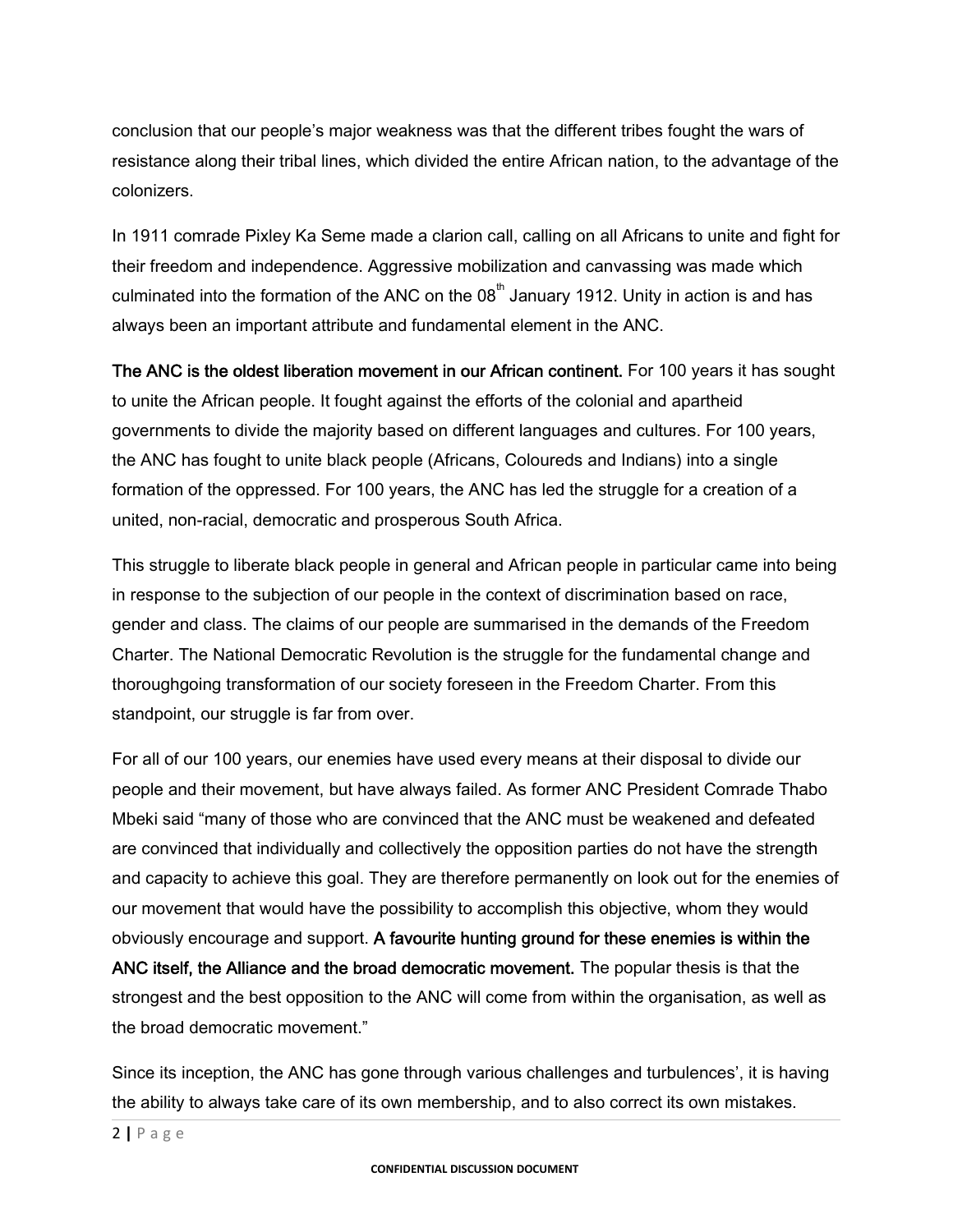Because of our experience, we periodically assess the state of the organization at every particular epoch, and take corrective measures in going forward on how to deal with our shortcomings and to best advance our struggle. Commenting in 1991 on the outcomes of our fi rst national conference inside the country after the unbanning, comrade Walter Sisulu had this to say "ANC members know that jealousy does not build, pettiness destroys. Jealousy and pettiness are poisons born out of ignorance that will make us lose focus on the key revolutionary tasks to liberate the people of this country. We are focused on those tasks, and we consider fighting over positions as pettiness driven by sheer jealousy. We can't afford such bad behavior as the hopes and wishes of the people of this country are in our hands". Comrade Sisulu goes

#### further to asserts that:

- "To invoke tribalism when discussing issues of leadership, that is pettiness,
- To invoke regionalism when discussing issues of leadership, that is pettiness,
- To be personal when evaluating the collective work of the organisation, that is pettiness,

• To hinder the organisation, its members and its leaders, from doing the right thing that

#### is jealousy".

Additionally, Amilcar Cabral asserts that "revolutionary practice is the only true expression of a revolutionary ideology. To work tireless and fight uncompromisingly for unity of the progressive forces is revolutionary". At this extraordinary epoch when our glorious movement celebrates 100 years of selfless struggle and the birth of comrade Walter Sisulu we must be obsessed, possessed and surrender ourselves to the revolution through both our conduct and articulation. As direct descendants of the originators of the People's Selfless Struggles, we must execute our revolutionary duty, by fearlessly defending the unity of our movement in the province against pettiness and jealousy.

The ANC has never been necessarily punitive in its approach; it has always taken the approach of re-educating, rehabilitating and forgiving comrades. But with the current massive onslaught on the ANC, both as government and political organization we need to consistently review and analyze the serious threats to our National Democratic Revolution. This course must be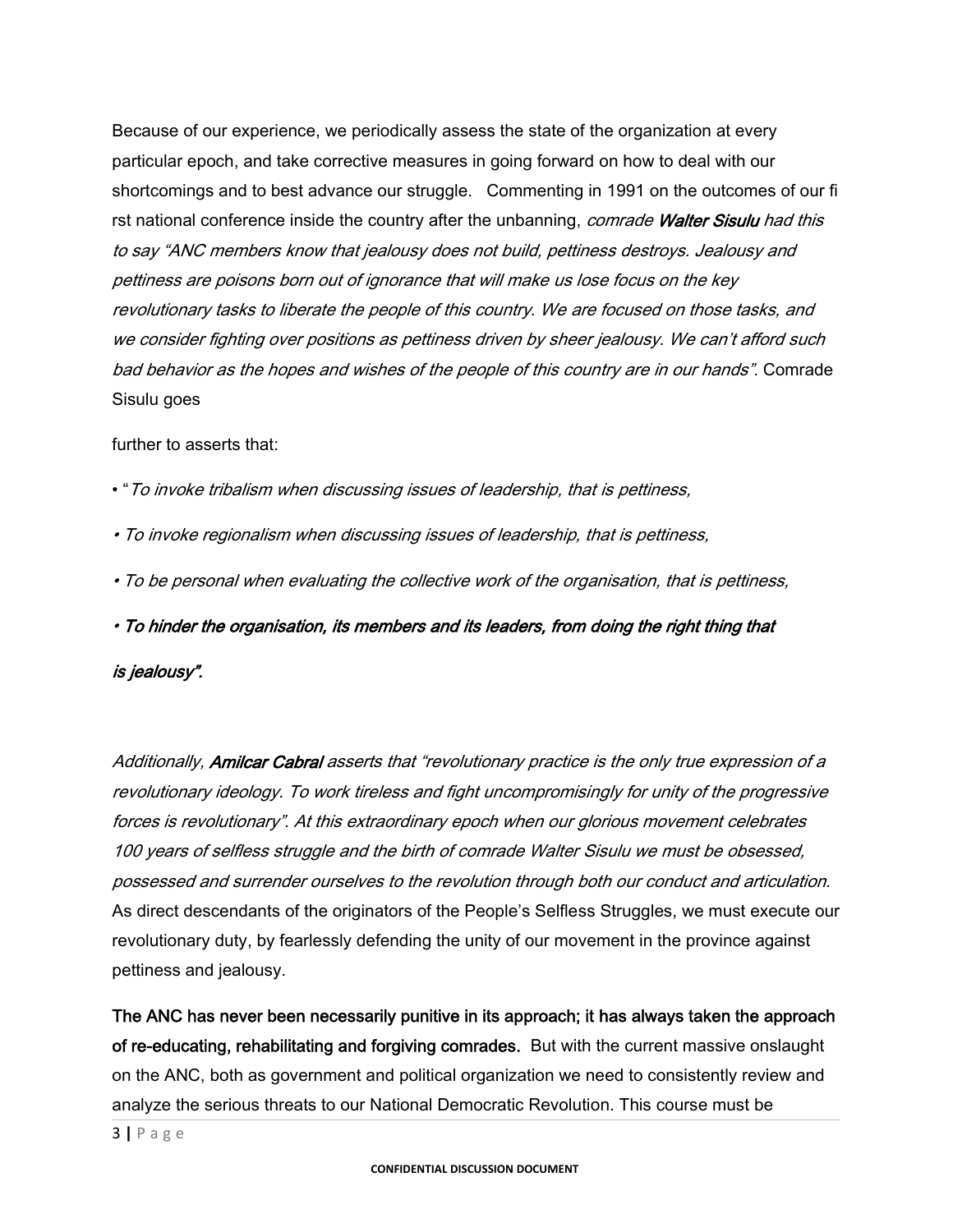defended and never be betrayed. We overwhelmingly agree that an Organization that does not defend itself will definitely perish. Most importantly we further re-affirmed that the ANC is a progressive National Liberation Movement, it encapsulates Organizational Discipline as one of its most important attribute in marching forward.

Ruling parties often go through certain challenges after the first decade, when the interests of different strands within the broad liberation movement begin to diverge. People begin to explore other avenues, especially when they feel they are losing control and influence within the movement. The interests of people outside the movement, locally or internationally would also come into play.

# 2. Characterization of Organizations formed by the defectors

These parties were formed by small groups in the main by former ANC members in our COUNTRY. We regard these individuals as ill-disciplined and disgruntled members who could not accept internal democratic processes in the organization (we are referring to all of them, with no any exception). These individuals instantly became the enemies of the revolution. They presented themselves as the alternative political parties in the country that can best champion the interest of the working class and the poor.

These individuals thought they can unseat the ANC with the intensions of forming a coalition government with other opposition parties to gain control of a number of ANC provinces. The primary objective of these defectors was to weaken and defeat the ANC in the national general elections of 2009 (also including the Local Government elections of 2011). It was unfortunate for them because they miscalculated their capabilities and strength. The ANC is more grounded and rooted amongst the ordinary masses of people.

These defectors thought that some of their individuals are above the ANC, they have misjudged their popularity in the broad Movement, and they really punched above their weight. Ordinarily when you lead in the ANC its broad membership will always recognize and give you the necessary respect; it's a title of honour to lead in the Movement that is why the general membership will always recognize the position of responsibility bestowed on comrades. The majority members of the African National Congress remained in the organization and rather fought back to ensure that the ANC retain its overwhelming support.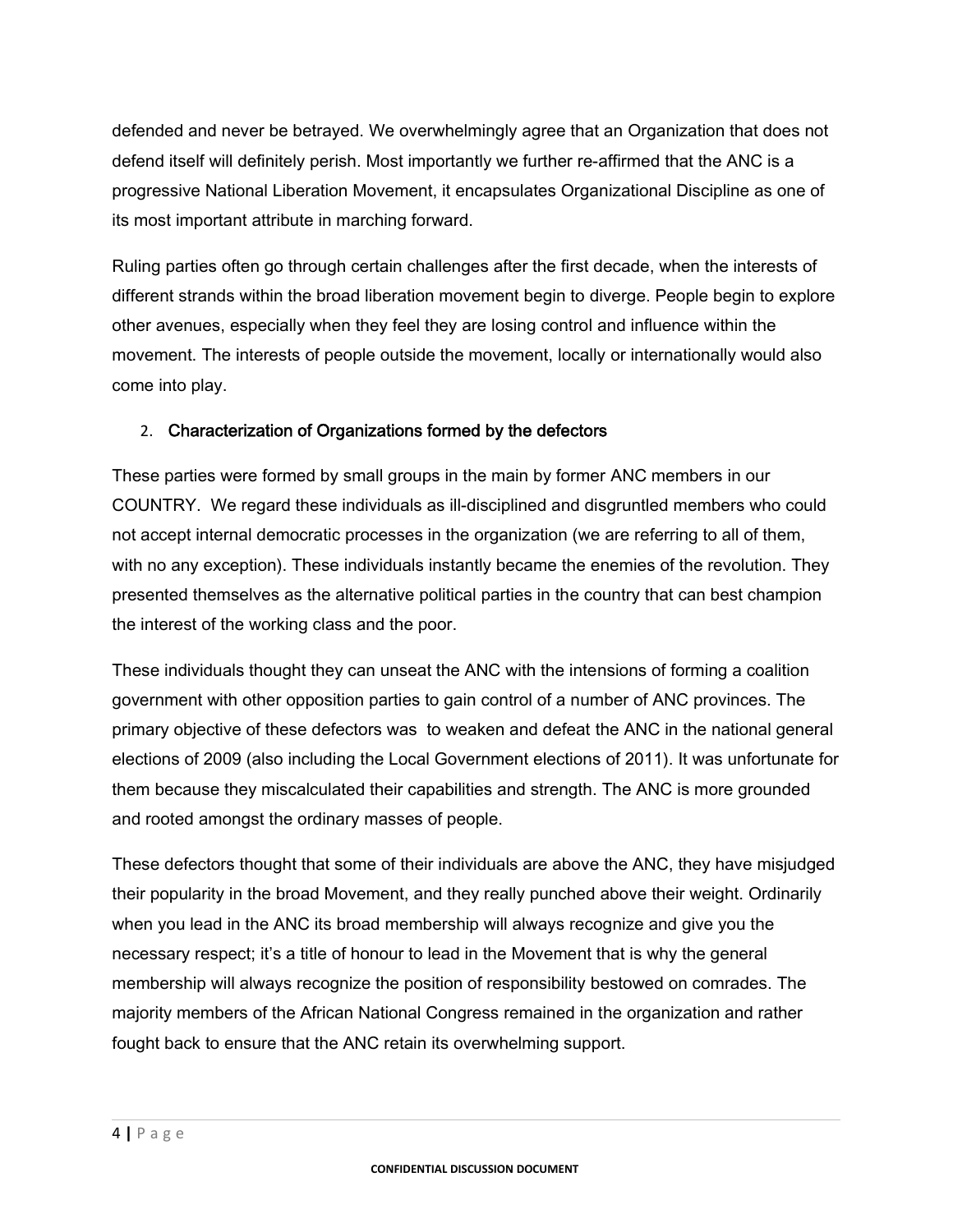We must be concerned because we know that even small splinters can cause great damage to our movement. What historical were Splits about?

#### Splinter 1: The unhappiness in 1949

Comrade Jeff Radebe summarises the first experience of splits in his article to the ANC Today Volume 8, No. 42, 24-30 October 2008, as follows:

"In the past 60 years or so, but particularly during and after the Second World War, there was a radical push for the leadership of the ANC to adapt to the changed political landscape both locally and internationally. Inspired largely by the independence of India, this demand for change grew in intensity. The ANC Youth League led by Lembede, Majombozi, Sisulu, Tambo and Mandela, demanded radical change - mass action, mass mobilisation of the people of South Africa, as opposed to the main political activities of the leadership of the time which was characterised by representations, deputations and petitions to the colonial masters and apartheid regime.

"This culminated into the watershed 1949 ANC National Conference with the adoption of the Programme of Action, inspired by the ANC Youth League conference resolutions of 1948 and saw the replacement of the conservative leadership of Dr Xuma by Dr Moroka, with Walter Sisulu being the first ANCYL leader of the 1944 generation to occupy a very senior leadership role as ANC Secretary General.

"There were unhappy and disgruntled supporters of Dr Xuma who broke away from the ANC and formed the African Minded Group led by Selope Tema. This breakaway was linked to policy change brought by the Programme of Action, and the changes and the direction of the newly elected leadership.

"The roaring 1950's saw the emergence of the ANC as a mass movement organising the first national strike in 1950 and followed by the 1952 Defiance Campaign. At this point, the ANC needed to articulate a clear vision as to where we are going as a people and ascertain the correctness of some of the actions being taken."

#### Sound familiar?

#### Splinter 2: The PAC in 1959

5 **|** Page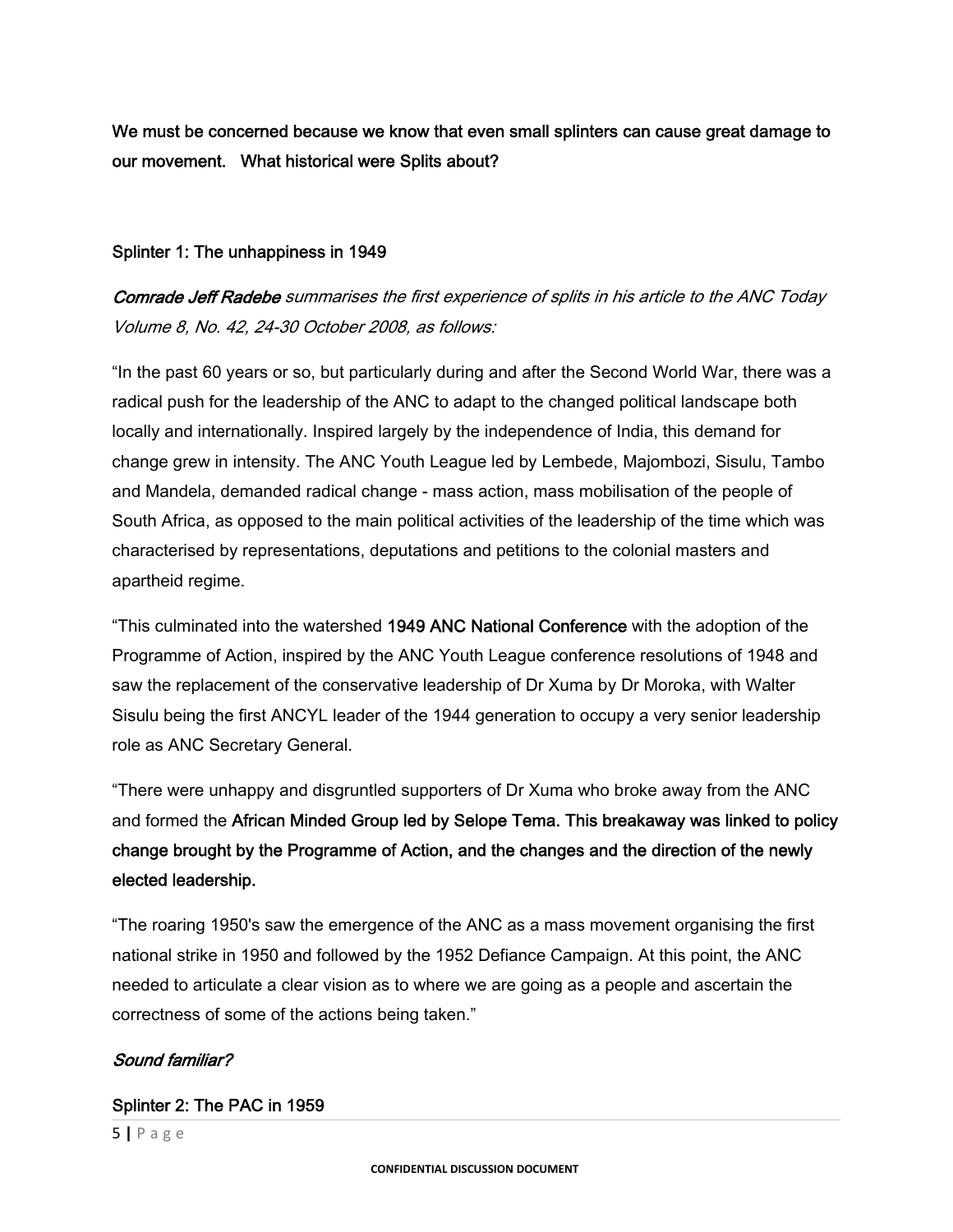We are reminded by the breakaway of 1959 whereby a few comrades led by Prof. Robert Sobukwe broke ranks with the ANC to form their own organization called the Pan Africanist Congress. As a result of disagreeing on the then posture the ANC took, these few individuals also undermined the internal democratic processes and principles of the ANC. Since the PAC was formed in 1959 it never became a serious factor, it degenerated to an extend that its existence is of less significance, it is a shell of itself. The PAC failed to appeal to the general demands of our people; it is slowly dissipating from the political land scape of our country.

The leaders of the PAC broke away from the ANC after having failed to be elected into ANC's leadership positions. The PAC broke away because of the non-racial character of the Congress Alliance, and most significantly its hatred for communists.

The PAC also tried to build a right-wing union movement to counter SACTU activities, especially during the underground days. A key figure in these attempts was one of the leading PAC founders, Nelson Nana Mahomo, who was secretly working with the CIA-sponsored African-American Labour Centre (AALC) established in 1964. The AALC focused on building reactionary trade unions as part of an offensive to separate African trade unions from progressive liberation and independence movements.

Just like the current grouping failed to (re)capture the ANC in Polokwane, the PAC claimed to be the true custodians of the "ANC of 1912".

The PAC has since witnessed multiple splits and is now practically a dead organisation, an illustration of what happens when organisations are founded on opportunism to fight for positions, instead of acting on a principled programme.

# Sound familiar?

# Splinter 3: The Gang of Eight of the 1970s

The Group of Eight led by the Makiwane brothers in the late seventies, also took on the then leadership of the ANC under the stewardship of Comrade O.R.Tambo, amongst their grievances was the perceived dominance of the South African Communist Party in the ANC, for example: they also had serious problems with the adoption of the Freedom Charter because they saw it as a Communist blue print. They undermined the decision taken by the then NEC to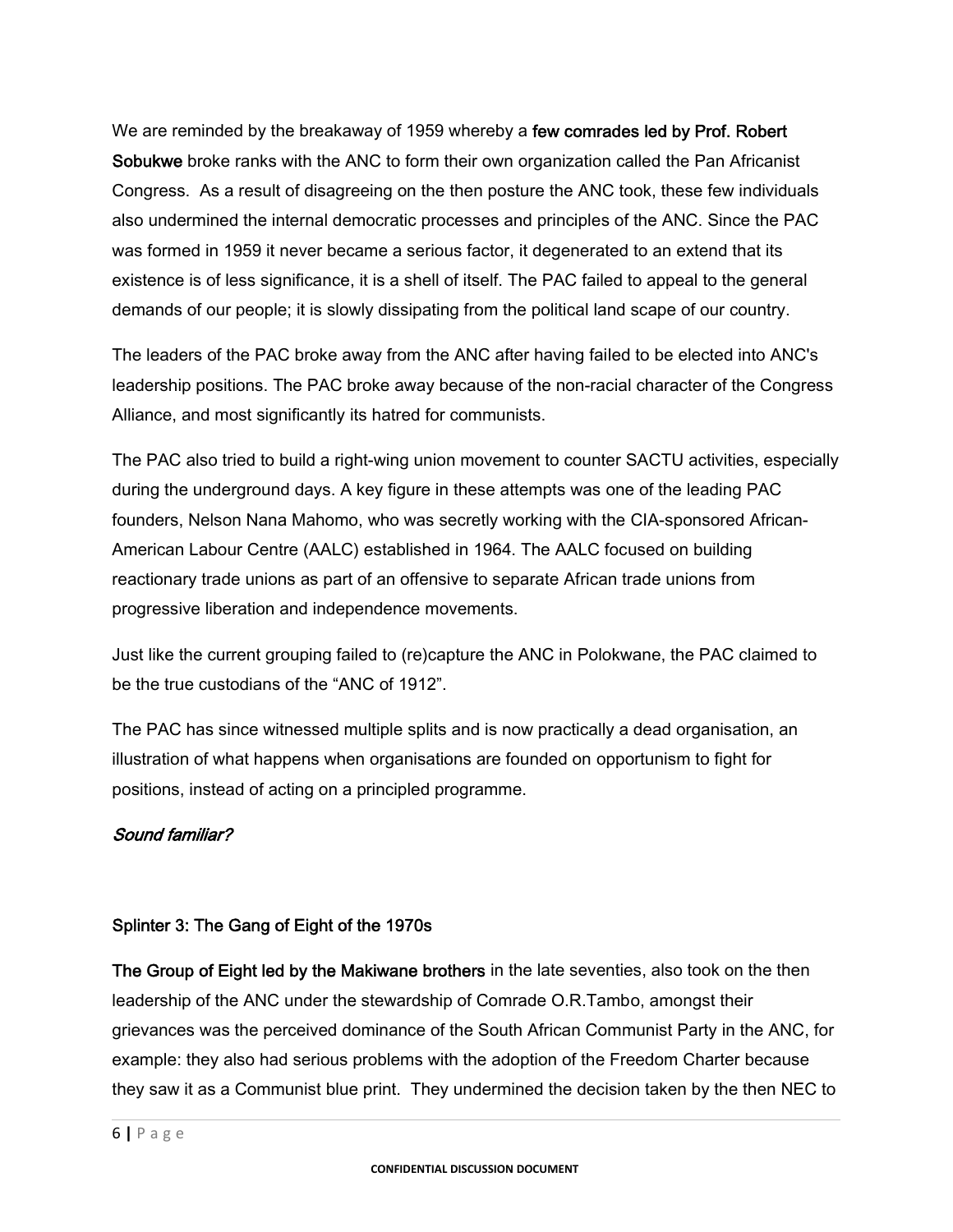adopt the Freedom Charter as its minimum programme. The Gang of Eight launched its offensive when the apartheid regime was tightening repression against our people especially in the wake of the 1973 workers' strikes, and increasingly labelling the ANC as a front for the communists. But the Gang of Eight is now an almost forgotten footnote in our history of struggle.

The then NEC had no choice but to expel the eight comrades IN 1975 due to undermining the internal democratic processes and decisions of the collective. And these were not just ordinary comrades they were among the best and grounded cadres of the ANC.

The SACP Central Committee had this to say about this group in a 1976 statement: "The issues on which they have chosen to attack the liberation movement are as old as the struggle itself. The slander that the ANC is run by the Communist Party is not something new; the racists and those who act as their agents have always spread it. And it has always been designed to weaken the people's struggle. As early as the 1920's, liberals like Ballinger helped destroy the ICU by raising the banner of anti-Communism, and spreading scare stories about 'Communist take-overs'. In the late 1950s, the breakaway PAC group also used the white liberal parrot-cry that 'the Communist were running the ANC' in an attempt to destroy it".

In one of its statements, the Gang of Eight spewed the same anti-communist bile that we see re-emerging with the 2008 conventioneers. "The SACP relies entirely on using the ANC as its front organisation," they said in the early 1970s. The gang also ended up attacking the outcomes of the Morogoro conference, yet its members participated in that conference, at which their narrow nationalist positions were defeated.

# Sound familiar?

# Splinter 4: Inkatha yeNkululeko YeSizwe

Another organisation formed initially with the consent of the ANC, albeit under different conditions, was Inkatha yeNkululeko YeSizwe, now refashioned as the Inkatha Freedom Party (IFP).

The IFP, founded in 1975, was quickly captured by an anti-ANC elite made up of some of the most backward elements within the ranks of traditional leaders, senior bureaucrats and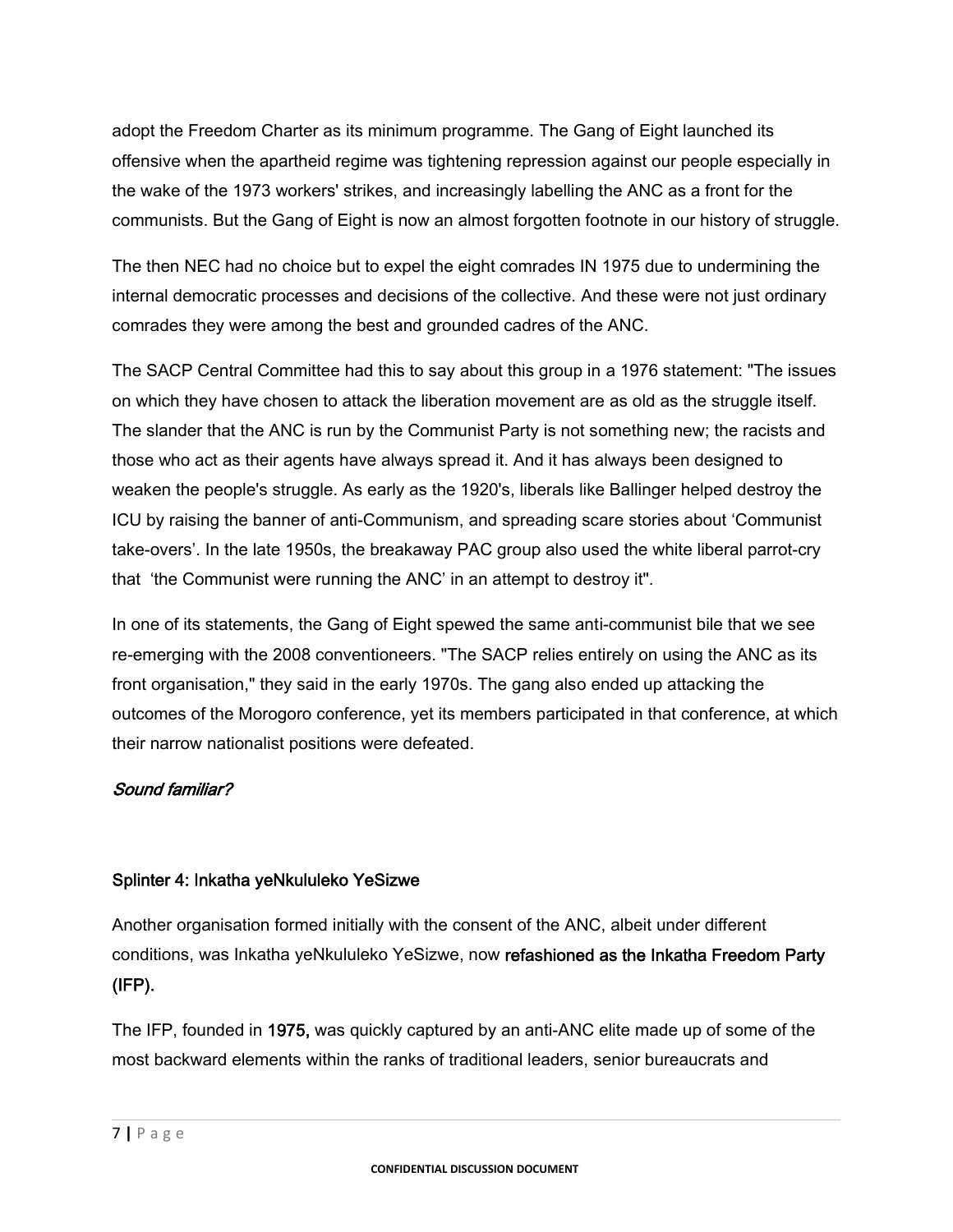business beneficiaries of the then KwaZulu Territorial Authority, a forerunner to the KwaZulu Bantustan.

At the heart of the IFP's offensive was rabid anti-communism, unashamedly reflecting similar accusations by the apartheid regime that "the ANC was a communist front." The IFP perhaps went further than many of its predecessor splinters from the ANC by fully collaborating with the apartheid regime in unleashing violent counter-revolutionary warfare against the liberation movement, culminating in its attempts to try and derail the 1994 elections.

In 1986, hardly a year after the formation of COSATU, the IFP, funded by the apartheid regime through Adriaan Vlok's departmental funds, established UWUSA as a direct counter to COSATU. Similarly the 2008 splinter from the ANC is also planning to establish a labour federation directly aimed at weakening and undermining COSATU.

#### Sound familiar?

#### Splinter 5: The United Democratic Movement

The latest casualty of these reactionary tendencies is Bantu Holomisa, who did not fully appreciate the internal processes of the ANC, and he thought, as a former Homelands' General, he could tell the ANC leadership what to do, in the process slandering the character of leadership. Unfortunately, the then NEC under the leadership of Comrade Nelson Mandela expelled him. He went to form his own party called United Democratic Movement (UDM) but his party consistently fails to match the ANC or to attract the masses of our country.

In the 1990s, after Bantu Holomisa was expelled from the ANC, he worked with former National Party Minister Roelf Meyer to form the United Democratic Movement (UDM). Like the other splinters, its concern is also with the communists, as Holomisa said in a speech in October 2008:

"South Africa doesn't deserve a one-party state, and we certainly don't deserve to be governed by ANC puppets controlled by communists who don't even have the guts to participate in elections."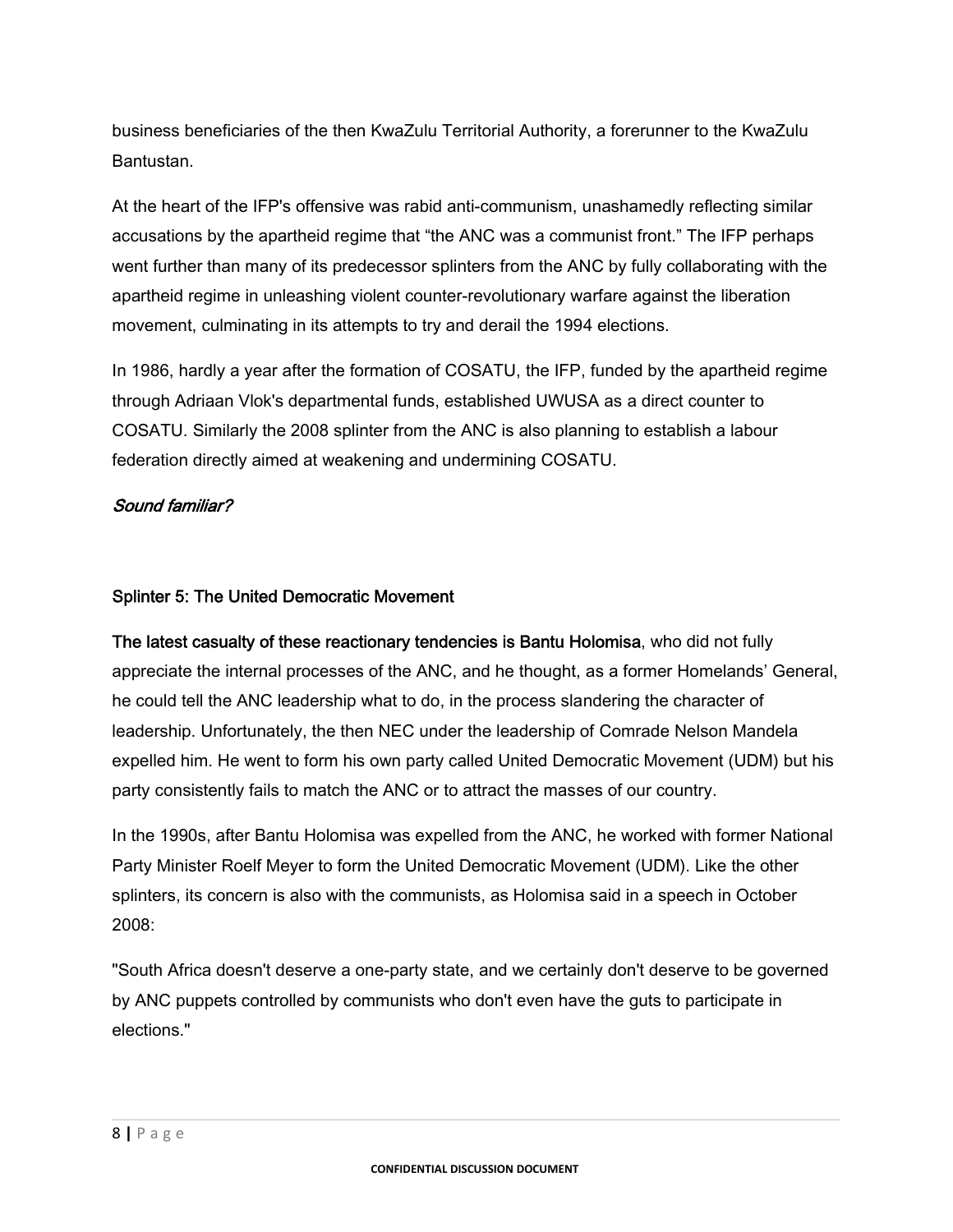Holomisa sought to organize some disgruntled trade unionists in NUM associated with the "Five Madoda", which caused such chaos in the mines around 1997. The UDM is now an insignificant regional party.

#### Sound familiar?

# Splinter 6: 2008 - a Black DA?

The latest splinter from the ANC joins this long list of anti-communist and anti-working class crusaders.

We are therefore not surprised that the 2008 splinter group has found common cause with the likes of the DA, IFP, UDM and other opposition parties. One common factor that draws them together is their anti-communist and anti-working class, anti-trade-union political outlook. This ganging up is further proof that there is more in common between the dissidents and the likes of DA than with the Polokwane resolutions and mandate.

Will this reactionary grouping go the way of its political ancestors?

It is no accident that almost all defectors, including the former trade unionists, are now wealthy businessmen. They and some of their families are beneficiaries of the narrow BEE policy that seeks to give a small number of Africans shares in big companies. They are led by members of the whisky-drinking, cigar-smoking, class that profited from policies we now call the "1996 class project"- the grouping in government who imposed the neo-liberal, pro-business and pro-rich GEAR policy on South Africa in the late 1990s.

#### Sound familiar?

#### The right Wing backlash after Polokwane

The faction that had been driving the pro-capitalist line within the ANC did not accept their defeat at Polokwane. They met again just one week after the conference. They decided to continue contesting from within. They decided that they would contest all remaining regional, provincial, youth league, women league conferences. If they won, they would move a vote of no confidence against the leadership that had just been democratically elected.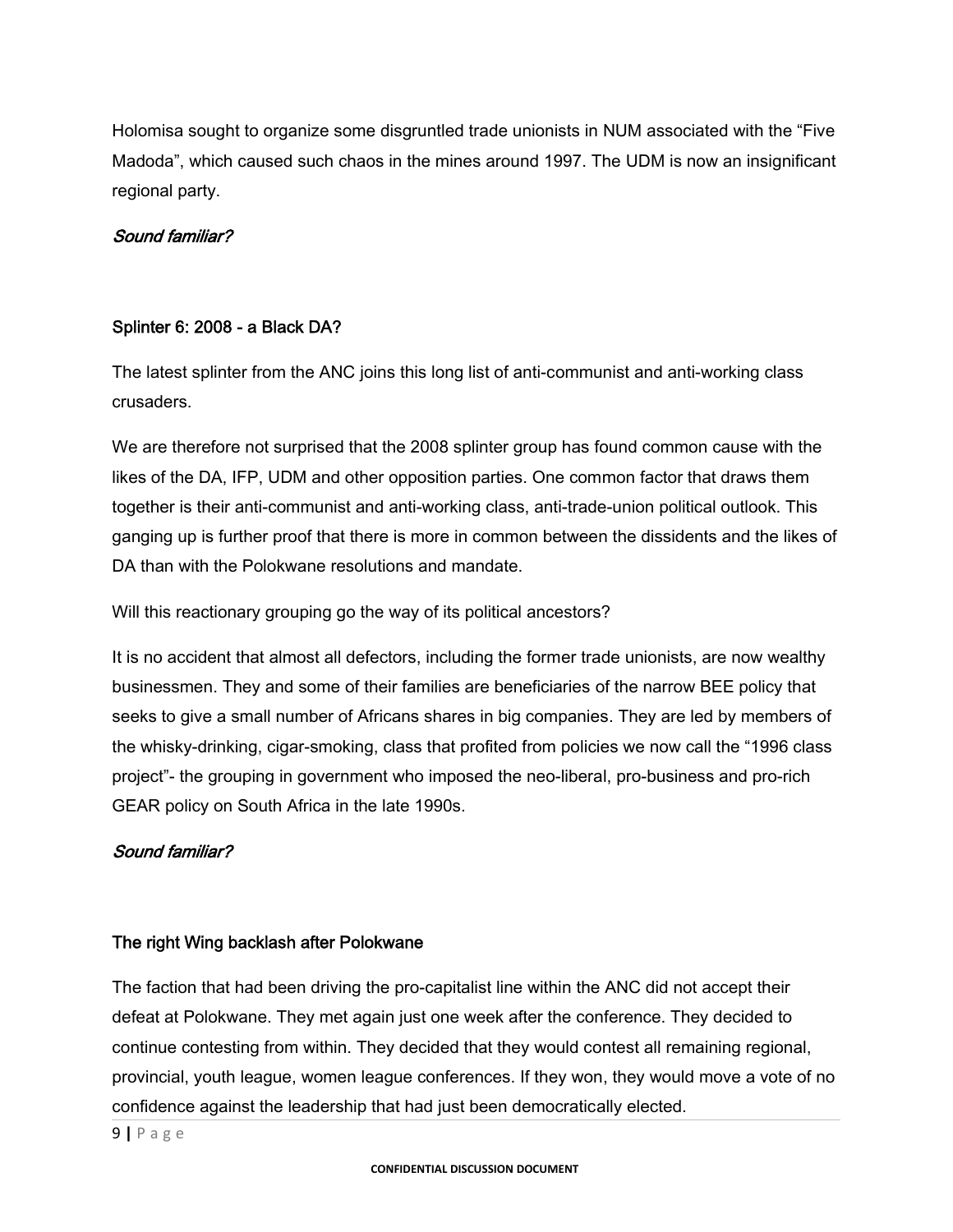#### This strategy failed.

For a while the defeated minority in the ANC also tried to exploit the "two centres of power," They refused to co-operate with the new ANC leadership. They hoped to use their government positions to undermine the ANC's attempts to implement the pro-poor Polokwane resolutions and to unite the ANC. In this context, Judge Nicholson gave a damning indictment of government manipulation of legal processes against ANC President Jacob Zuma. At the same time, former President Thabo Mbeki continued to avoid the ANC leadership. These factors brought matters to a head, and the ANC recalled Comrade Mbeki from office.

In light of these developments, some supporters of Comrade Mbeki, led by Lekota and Shilowa, saw that the ANC would no longer give them a route to power. So they decided to form a new splinter party. In cahoots with other opposition parties, it would fight for their class project outside, and indeed *against*, the ANC and the Alliance. They know however that to win any kind of support they cannot openly proclaim support for a blatant pro-capital class project. So they seek demagogically to exploit whatever social grievances they can find amongst the people. They don't want us to remember that these grievances result from the very policies they themselves imposed while they were in government.

If this agenda succeeds, it would disrupt and cripple the organised working class and our liberation movement. It would blunt our weapons and turn the trade union movement into a conveyor belt for the interests of big business.

This agenda seeks to replace the ANC - which has always been a broad liberation movement with a bias towards the working class - with a neo-liberal, centre-left, bourgeois political party. It follows directly from the efforts of the splinter group's leadership in the past to demobilize the ANC. They sought to turn it into a narrow electoral political party, where our people would act only as voters during election periods, leaving the "leaders" free to use state power to amass private fortunes and support big business.

#### 3. Splitting the Alliance - the wedge drivers

One thread that runs through all the groupings that have broken away or engaged in factionalist activity in our liberation movement is their anti-communism and anti-worker, anti-trade-union attitude. Often they express themselves in exactly the same way as the apartheid regime. Like their predecessors, the 2008 dissidents have turned their anti-communist volume ever louder,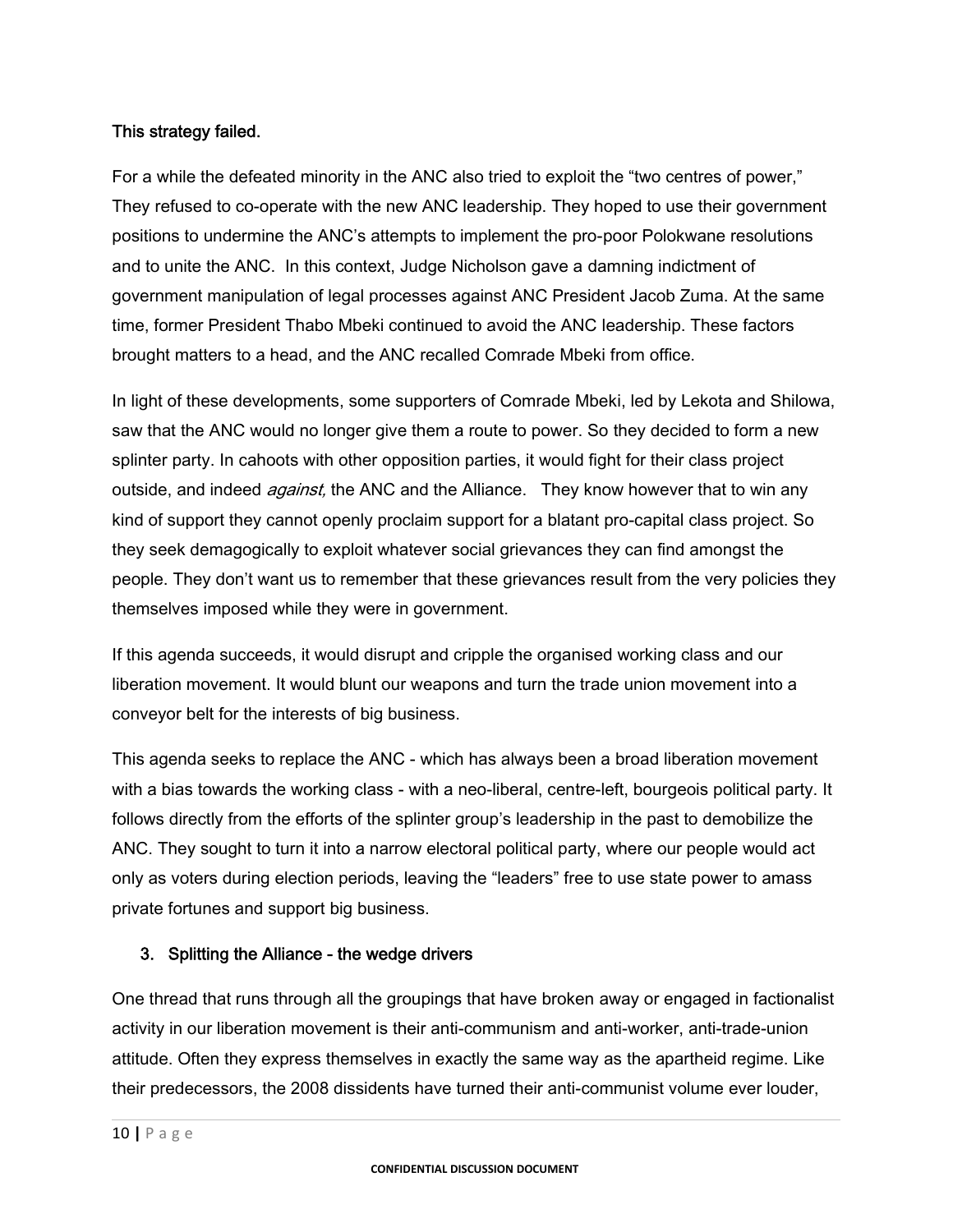coinciding with the campaign to project the ANC as having been "captured" by communists and COSATU.

In his closing remarks to the ANC Morogoro Conference in 1969, the then President of the ANC, **Comrade Oliver Tambo, responding to anti-communist sentiments in the movement, warned** about the dangers of such elements within our movement:

"Be vigilant comrades… Beware of the wedge-driver, the man who creeps from ear to ear, carrying a bag full of wedges, driving them in between you and the next man, between a group and another, a man who goes round creating splits and divisions. Beware of the wedge-driver, comrades. Watch his poisonous tongue".

The individuals who left the ANC and joined these reactionary organizations were once given serious responsibilities in the ANC. Some of these defectors projected themselves as possessing the political clarity of the Movement and as genuine leaders of our people. Lest did we know that our Movement and struggle were in the wrong hands.

After have jump shipped, their first responsibility was to attack the integrity of the ANC and its leadership. They call for the demise of this glorious organization; they want to weaken the ANC. They speak bad and attack the ANC through both the print and electronic media. According the culture and tradition of the ANC, these behavior and actions are totally unacceptable within the ranks of the Movement. We expect all comrades to stick within the ANC and to respect the internal democratic processes of the organization; this behavior is uncharacteristic to the ANC. These reactionary tendencies have the potential of liquidating our movement, and seek to undermine our struggle and what we stand for.

Equally so, we need to make the point that there are also a number of these individuals who joined the defectors but never really lambasted the ANC openly. Some of these members were just coerced and won over through despicable lies and empty promises. Due to a number of challenges, amongst the 'weak' state of the ANC branches, we had members in our ranks that are vulnerable, innocent and inexperienced who does not know how to close ranks and defend the ANC to the latter.

**We must with necessary political resilience respond to the historical political question Vladimir Lenin sought to address during his seminal work by asking** 

**4. What is to be done?**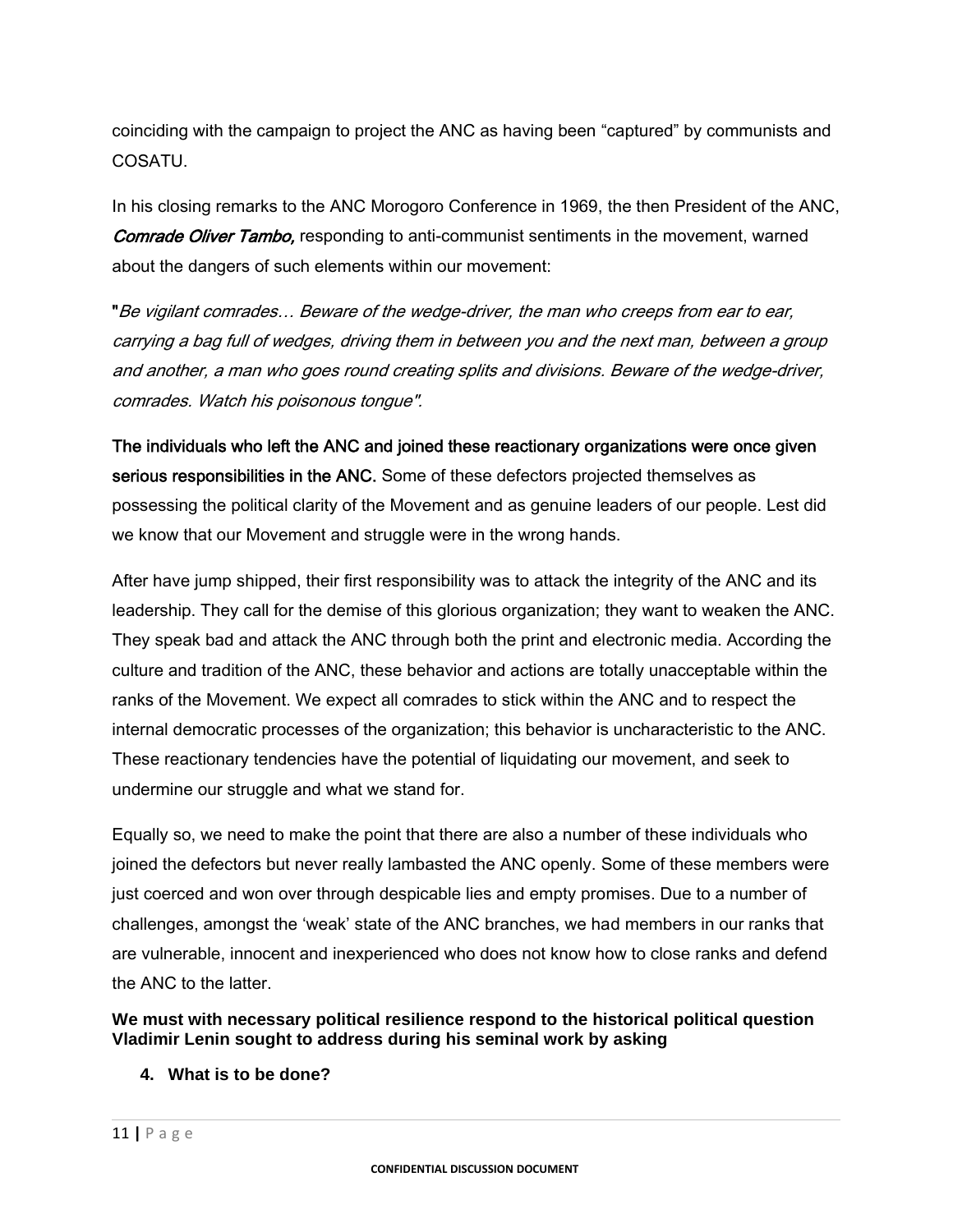#### Tactical Considerations to rehabilitate defectors:

Re-affirming the ANC as a mass base and multi-class organization, we believe that the ANC must provide leadership to the broad society against those who want to divide, divert and weaken it from its task. The ANC must influence the thinking of society and ensures that the Movement hegemonises the broad society. The entire membership of the ANC must give impetus to the mass character of the ANC through mass campaigns, sustainable mass mobilization and deepen relations between the movement and the people.

#### The following important programmes must be considered:

- How to minimize and reverse the electoral support of the Opposition parties, against the 60% of electoral support which the ANC enjoys. How do we ensure that the  $9<sup>th</sup>$  electoral cycle in 2014 the ANC must achieve a popular expression of 70%. If we want to boost the electoral support base of the ANC, we need to make some considerations as a Movement, informed by historical facts and our ideological and political tasks at hand.
- There are some defectors from all different parties who are contemplating to 'rejoining' the ANC, are we ready to welcome them back in our ranks, what should be our 'acceptance programme'?
- The  $52^{nd}$  National Conference of Polokwane has re-endorsed the one million members by 2012.
- But also what is paramount is to weaken and dislodge our opposition parties, how do we implement this programme?

# Political and ideological tasks in defending and deepening the NDR

Amilcar Cabral ``Responsible members must take life seriously, conscious of their responsibilities, thoughtful about carrying them out, and with a comradeship, based on work and duty done…Nothing of this is incompatible with the joy of living, or with love for life and its amusements, or with confidence in the future and in our work.

We must practice revolutionary democracy in every aspect of our Party life. Every responsible member must have the courage of his responsibilities, exacting from other a proper respect for his work and properly respecting the work of other. Hide nothing from the masses of our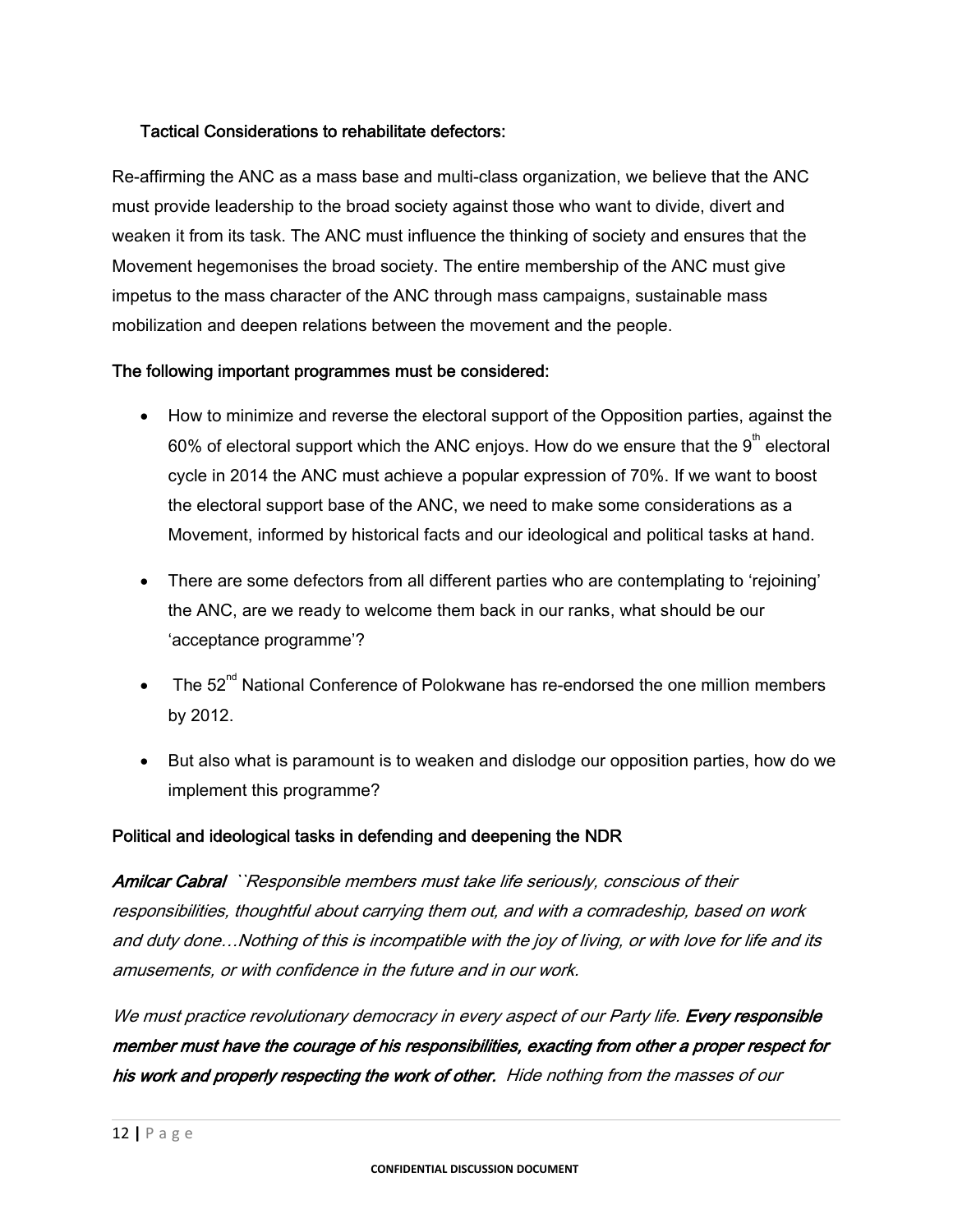people. Tell no lies. Expose lies whenever they are told. Mask no difficulties, mistakes, failures. Claim no easy victories!

- Our entire approach to this matter needs to reflect on the evolution of the Movement, and should be highly political and ideological. We need to reflect a high sense of maturity and consistency.
- We need to tilt the balance of forces in the forthcoming 2014 General Elections. We must again consolidate on our existing strengths and advance on the terrain of the enemy.
- What programmes should unfold focusing on improving service delivery?
- The ANC must formulate its own rehabilitation process for all those who are re-rejoining the ANC.
- The NEC we must clearly strive and identify the 'ring leaders' and the 'followers' in this whole process. The followers are those who are misled due to ignorance, political immaturity and promises. The ring leaders are those who spearheaded and agitated for the exodus from the ANC.
- We need to be extremely cautious about the returning of 'ring leaders'. Ring leaders and everyone should be allowed to return to swell the ranks of the ANC, but should be taken through a rehabilitation process so that they must not work against the ANC from inside. The ANC should not allow any comrade to work as a mercenary or a spy for any opposition formation, stringent measures should be put in place to combat any foreign tendencies from those who return to the ANC. The Renewal of the Organization, Unity and Cohesion must be drilled into the mind and understanding of all the members of the ANC. This programme must be embraced by all those who return to the ANC.
- But we need to be cognizant that the 'ring leaders' can also play a pivotal role in bringing more defectors to rejoin the ANC. Some of them played a major role in demobilizing our structures; it might be opportune for us to make them undo the 'damage' they have caused. This is a matter that needs sharp focus from all structures of the Movement.
- We recommend that all defectors must apply and rejoin at branch level for membership as per the constitution, sign the pledge and should be paraded in the Branch General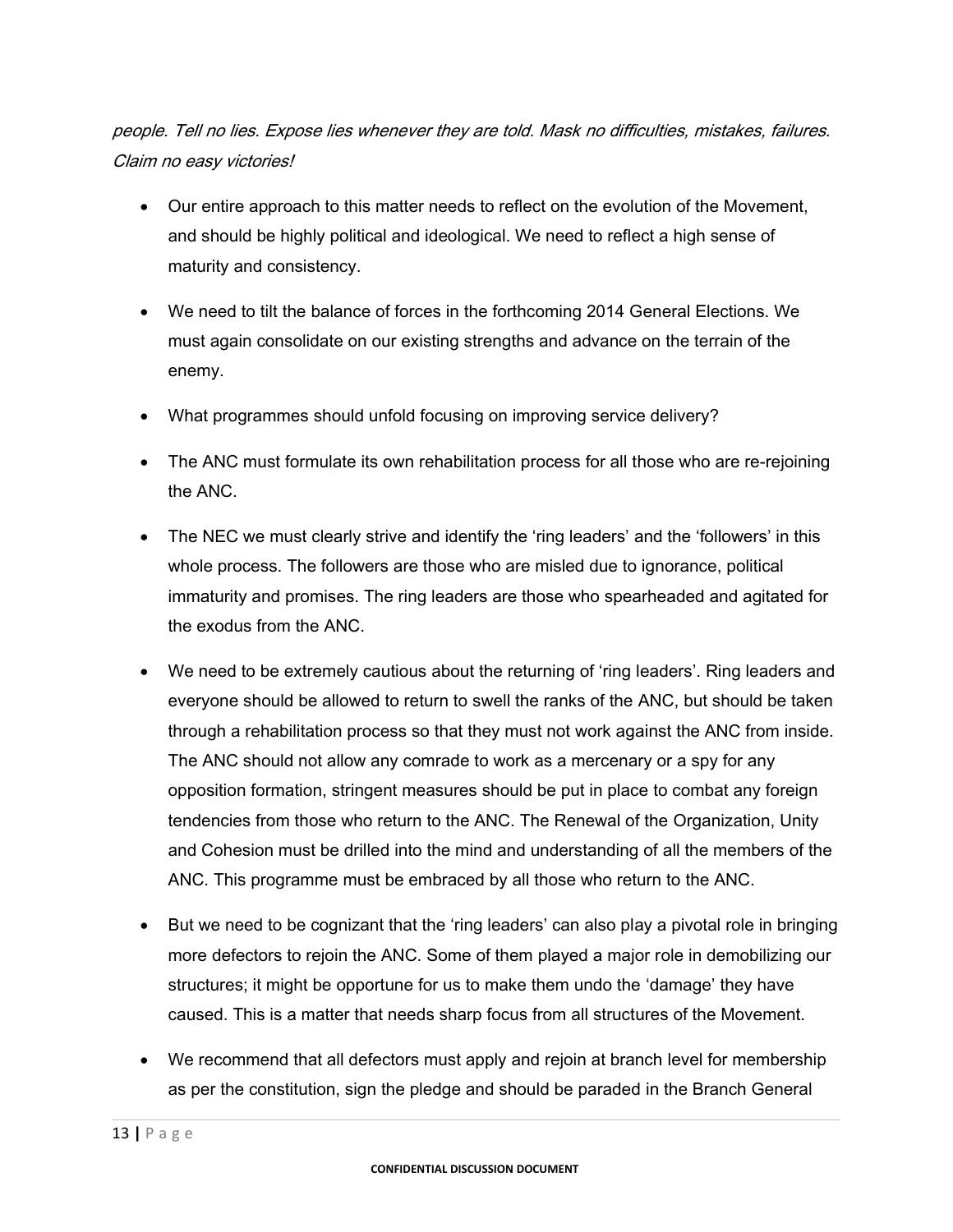Meetings and public platforms to be accepted by the general membership of the ANC. However, those who rejoin the ANC from the defectors are in essence expelled members, they must reapply to the branch, but it is only the PEC and or NEC that can readmit their membership into the ranks of the Organization. After the PEC and or NEC has processed the application the results will be communicated to the concerned branches through the BEC.

- None of these individuals (defectors) must be treated differently from the rest of other comrades, this process needs strict management in order to avoid any violation of the ANC constitution, and (it means we must have a strict monitoring process by our branches and REC's). All those who return must be fully and effectively demobilized.
- The former members who are returning from Splinter groups and other expelled members accepted back into the ANC, are not new members; they were expelled hence they must wait for five years before they can contest leadership. These comrades must be put on probation during the period they will be serving at the level of the branch, this would be a period of rehabilitation for the five years.
- We need to fully invoke the ANC constitution (Rule 4.) in regard to the eight-week probation and the commitment through taking the Oath. This can partly assist the ANC to close ranks and avoid unnecessary infiltration.
- The ANC as the leader of the Tripartite Alliance must canvass all alliance partners for the buy-in, and to ensure that we have a clear common perspective on this subject in order to avoid defectors coming back through the Alliance or MDM formations.
- The ANC must prioritize our political education and training program to ensure that we build a crop of politically conscious cadres who understands the ANC and should be capable to defend the organization at all times. All those who return must be subjected to a compulsory political education programme. Organizational tasks should be given to these individuals to prove their allegiance and commitment.
- Must build able, active and vibrant branches that must fully embrace amongst others; the principles of collective leadership and democratic centralism.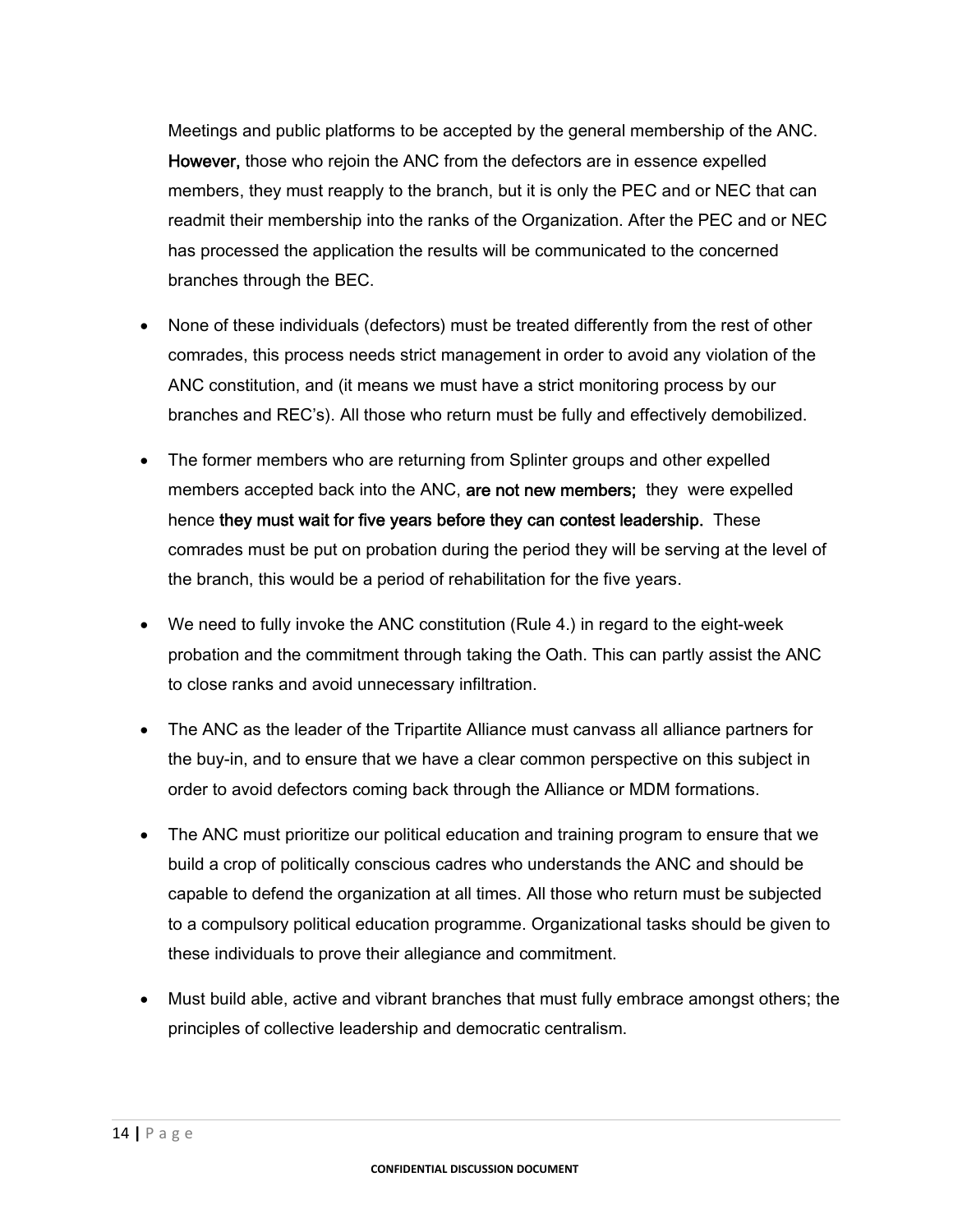- The ANC through the Alliance Secretariat must further discuss the provincial posture in regards to defectors who want to're-join' the ANC. We must allow the comrades to further enrich these views.
- The position of the ANC must then be communicated to all branch members of the ANC in pursuit of establishing a common perspective around defectors who want rejoin the Movement.

There is a much greater need for better understanding of the dynamic that pertains to defectors rejoining the ANC. The rejoining of the ANC by FORMER members must be welcomed, as the establishment of Splinter groupings eroded some aspects of the traditional support base of the ANC. However, the conduct of some of the comrades who rejoins the ANC sometimes borders on being agent provocateurs. We welcome these comrades with open arms into the ranks of the movement, which we believe is their home. However, some just continue to be on a destructive path behaving like mercenaries to destroy the ANC from within. Equally, as we fought and defeated these Splinter groupings as an exogenous opposing force, we will fight and defeat these comrades who rejoined the ANC with a single motive to destroy it from within. The structures and members of the ANC must put an abrupt end to this mercenary activity.

# 5. Conclusion

Our immediate programme is to build Unity and Cohesion of the Movement. The National Executive Committee of the ANC, under the leadership of Comrade President Jacob Zuma always emphasizes and calls for unity within the African National Congress and its Alliance partners. This is a programme which must be safeguarded and advanced in all what we do. The strength of the movement and our struggle lies within our unity.

In his message to Kabwe Consultative Conference in 1985, our former president Nelson Mandela states "... We still remain a closely knit organisation, ever conscious of the crucial importance of unity and resisting every attempt to divide and confuse us … unity is the rock on which the African National Congress was founded, it is the principle which guided us down the years as we feel our way forward …in the course of its history the ANC has survived countless storms and risen to eminence partly because of the sterling qualities of its membership and partly because each member has regarded him or herself as the principal guardian of that unity".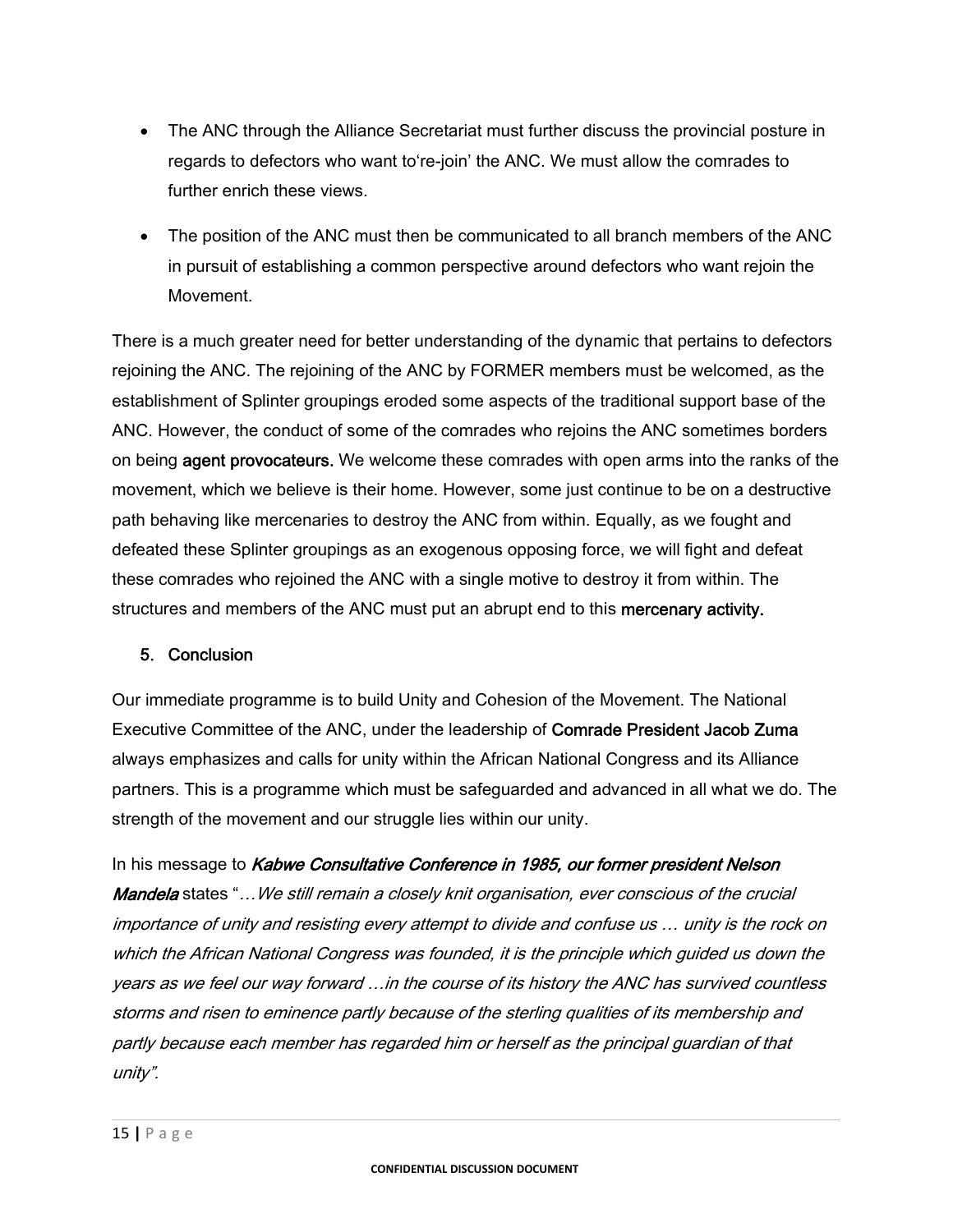The African National Congress is a National Liberation Movement which is revolutionary and progressive; it carries the hopes and aspirations of millions of our people, both nationally and internationally. Thus the importance of strengthening and defending it is of paramount and sacrosanct. We must never and will never allow the ANC to die in our hands.

We must take a leaf from many revolutions throughout the world, the Cuban Revolution has taught us that; "Every revolution creates its own martyrs, and equally so, it also produces its own traitors". We must never lower our guards; we must be vigilant all the times in defense of the National Democratic Revolution.

Our immediate pre-occupation is to deepen the hegemony of the ANC, as we march towards the watershed conference of the ANC in 2012 in Bloemfontein, and to further strengthen the ANC to remain as the only logical solution to the needs, demands and aspirations of our people. The strength of the ANC lies within its collective and mass character, 'together we can accelerate the realization of the objective of our National Democratic Revolution'.

Members and cadres of our movement, while not ignoring the splinter faction, must not be distracted by the emergence of this new grouping. We must focus on the key challenges facing our revolution, including preparing for an overwhelming ANC electoral victory in 2014. We should again draw wisdom from Dr A.B. Xuma in the same Presidential address of the 14 December 1941 when he says:

`` You and I are inheritors of these great traditions. We are debtors to their fine examples. We we are called upon to copy their fine example of sacrifice. We are urged not to only build upon the foundation they layed but also to improve and modernise the plan of their structure. To do this it requires the best African brains, and I believe we have them at this conference. It calls for the greatest effort and sacrifice from every man and woman of our race. It means for all of us wherever we are and whoever we are, to do our duty. Congress claims us. Congress demands our best service for our people.''

These words are as true today as they were 71 years ago` `Congress claims us. Congress demands our best service for our people''.

We also need to develop strategies to deal with changing conditions, including strategies to reach out to the youth, especially young workers, the new middle strata, professionals etc. We need to be more creative in dealing with hostile media and other groupings, and find ways to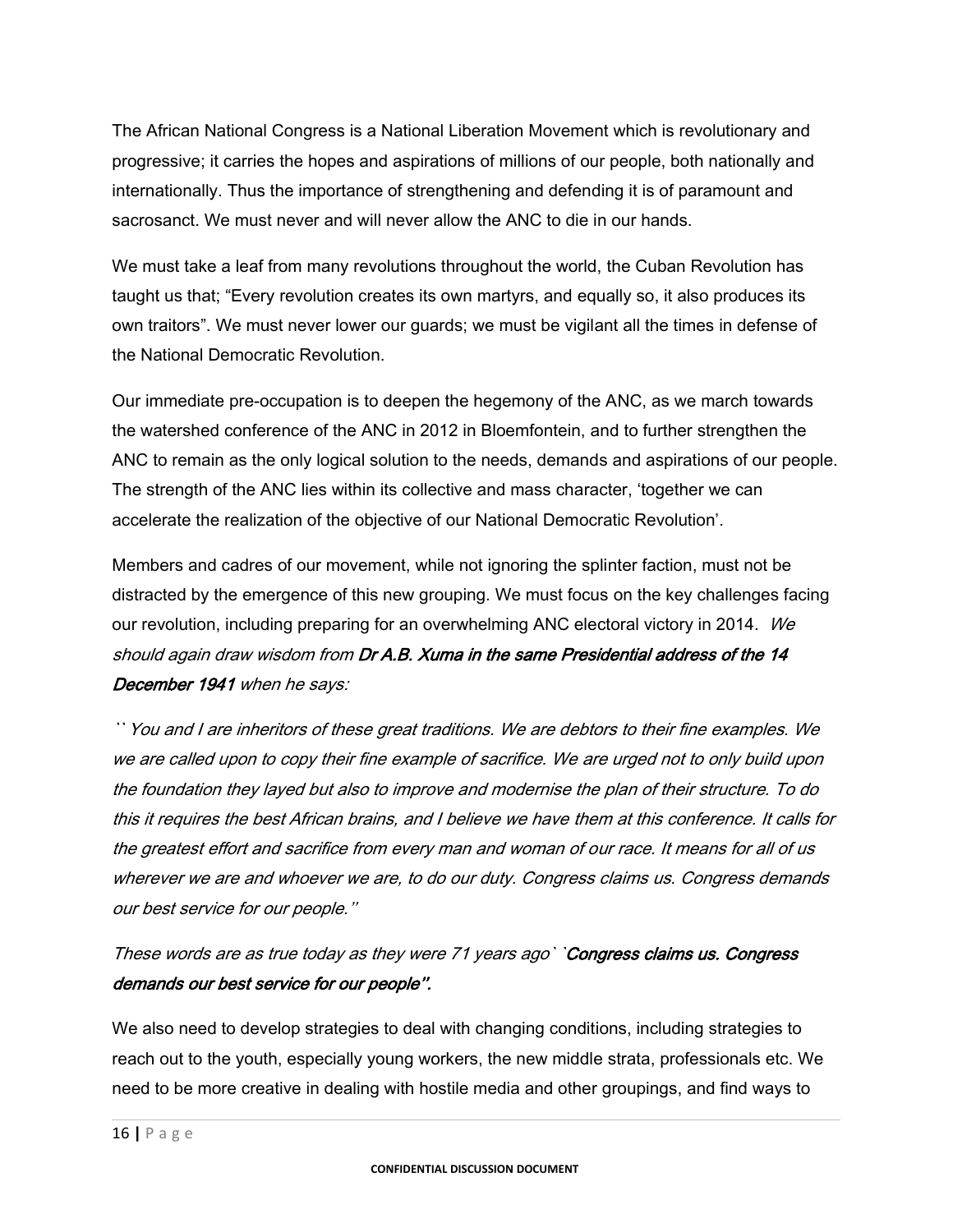communicate our perspectives more effectively. Above all, we must remain focused on the key strategic and policy questions, and avoid being diverted from the real issues or scoring own goals that give ammunition to the other side. Unlike our adversaries we don't need to rely on disinformation or coercion to advance our agenda - we have the strength of our organisation, our policies and our revolutionary morality.

A lesson we need to learn from this saga is the importance of consolidating and deepening democracy in our organisations, so that we never again allow a clique to hijack them. Unlike the defectors, we must fight to advance our positions democratically within our organisations, not walk away when there are problems.

We also need to ensure that we address organisational weaknesses and real grievances that members may have against our organisations. Defector-groups will never destroy the revolutionary determination of the South African people to complete the NDR. It will never break the will of the South African workers to transform the lives of their families and communities. Unless we take decisive action to prevent it, however it could cause serious disruption, and confusion. It could delay the next phase of the NDR and leave people mired in poverty for many more years.

The Freedom Charter became the cornerstone that guided the policy and practices, and the strategy and tactics of the ANC after its adoption and today still forms the core guiding principles of the ANC. The delegates that met at Kliptown responded with a call that "South Africa belongs to all who live in it, black and white, and that no government can justly claim authority unless it is based on the will of the people".

Unity is an organisational value upheld and pursued by all political movements because it enhances the effectiveness of collective action. But, political collectives are made up of diverse individual members, who have come together to pool their energies in pursuance of shared objectives. The more elastic the breadth of the collective and the greater the depth of its potential appeal, the greater the prospect of tensions and conflicts among its adherents. The imperatives of coherent and effective action therefore require a leadership to exercise vigilance not to allow potential and actual tensions to jeopardise it. "Congress claims us. Congress demands our best service for our people''.

Yet, a mechanical uniformity holds out the threat of stifling, undermining and repressing the creative thinking and innovation so necessary for growth and adaptation to ever-changing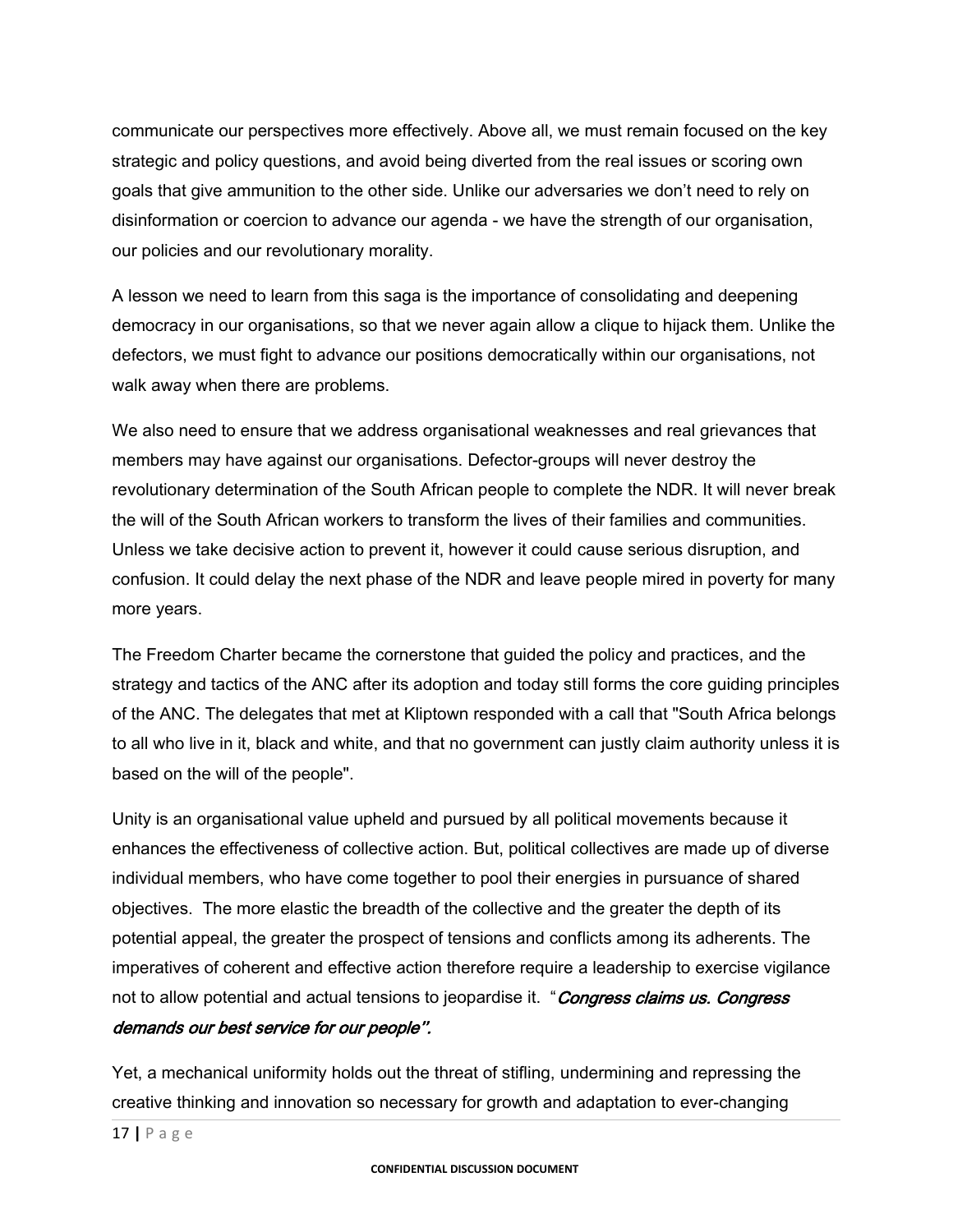situations and environments. The art of successful political leadership entails the management of the tension/contradiction occasioned by the demands of coherent collective interventions and the reality that the political environment is not static and thus requires adaptation and constant adjustment and re-adjustment

The late President of Front for the Liberation of Mozambique (FRELIMO) and of Mozambique, Comrade President Samora Machel had this to say on the central feature of revolutionary action: "Every step towards the goal of justice requires sacrifice, suffering and struggle, the tireless exertions and passionate concern of dedicated individuals. Without persistent effort, time itself becomes an ally of the insurgent and primitive forces of irrational emotionalism and social destructions. This is no time for apathy or complacency. This is the time for vigorous and positive action. "

The ANC will never stray from the culture and traditions of our movement. We confirm that we will continue to draw inspiration from the lessons gained from the lives of Comrades Walter Sisulu, Govan Mbeki, Joe Slovo, Beyers Naude, Braam Fischer, Chris Hani, Dorothy Nyembe, Florence Mophosho, Billy Nair and many others.

In memory of these heroes of our struggle, we urge all ANC members to remain steadfast in the principles and traditions of the movement. They must not be swayed into negative action by the anger arising out of the new phenomenon of some ANC members who are calling a so-called convention to discuss the formation of a new political party.

In the ANC Constitution, on being accepted as a new member, one is expected to make the following solemn declaration:

"I ..., solemnly declare that I will abide by the aims and objectives of the African National Congress as set out in the Constitution, the Freedom Charter and other duly adopted policy positions, that I am joining the organisation voluntarily and without motives of material advantage or personal gain.. that [I] will defend the unity and integrity of the organisation and its principles, and combat any tendency towards disruption and factionalism."

The growth, development and maturation of a political formation is not a linear process. A delicate balance that sustains continuity but which nonetheless offers the political space for new initiatives and for the emergence of novel ideas is vitally necessary to keep it alive. This intervention is an attempt to examine how the ANC has historically maintained that delicate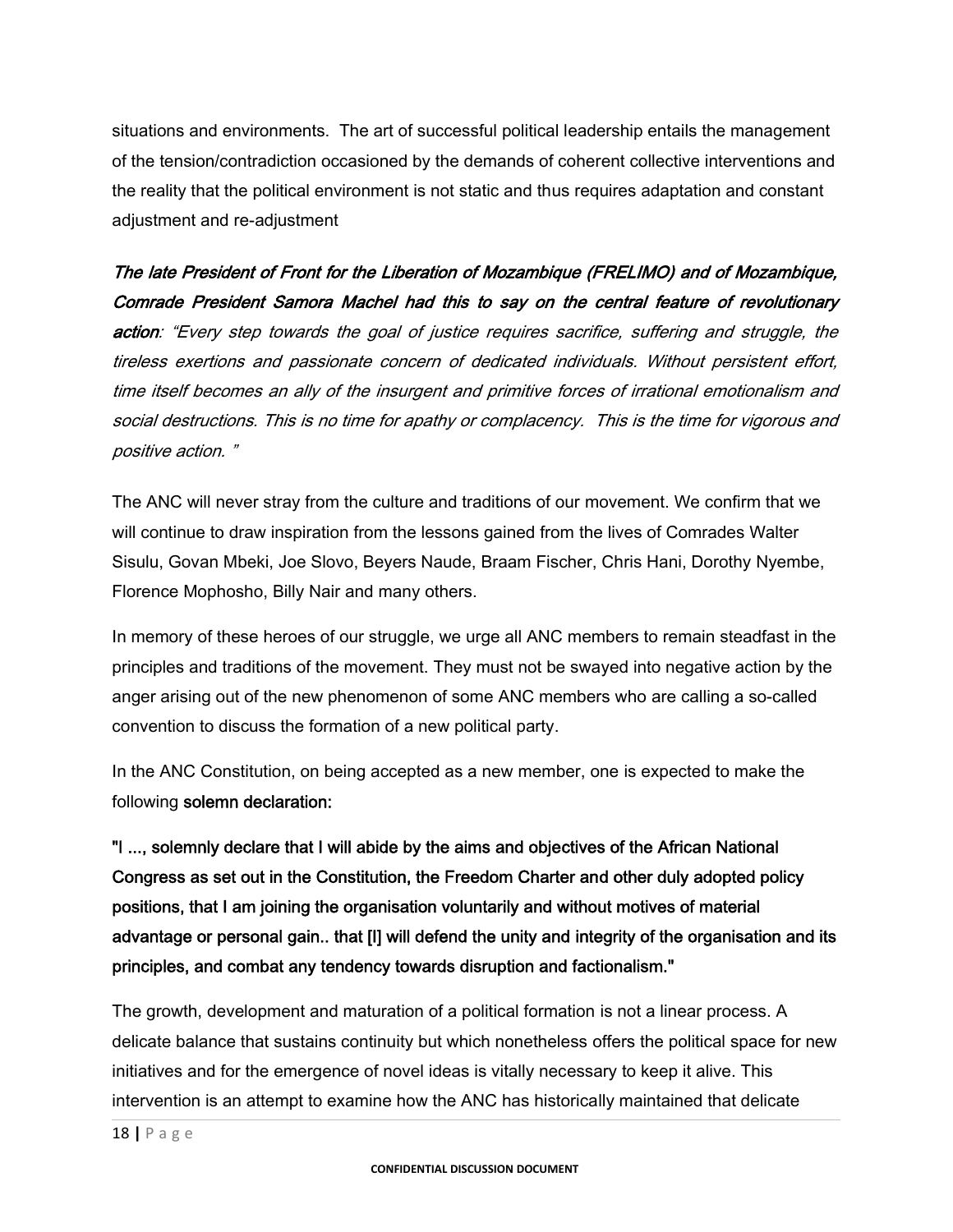balance and to open up discussion on how we should handle the inevitable tensions that accompany development and growth in the present.

For maximum effect, any political movement relies on the collective action of its adherents. Unity of purpose and of action are indispensable for effect. Objectives - immediate, intermediate and long-term - must be known and understood by the protagonists to attain this. Consequently political programmes and the programme of action by which to pursue them are the devices by which political adherents commit themselves to common action. The collective commitment made by the adherents of a movement is further reinforced by agreed mechanisms of mutual discipline - the whips in a parliamentary party play this role - which entails submission of the individual member to the collective in all matters affecting the collective good. The unity of the movement thus involves a social contract between the individual member and the collective in terms of which the individual member surrenders a measure of personal sovereignty in order to pursue a common purpose, in return for which the individual is reciprocated by the support of the collective to pursue an individual objective that is unattainable except through collective action.

#### "Congress claims us. Congress demands our best service for our people''.

Our experiences as a liberation movement which has come of age, provides that the African National Congress should learn from its successes and challenges. This places greater responsibility on the current generation of members and leaders of the organisation to ensure that during this year, and the years that follow, we build a concrete political and organisational foundation that will carry the ANC into a second centenary with striking success. Building a strong organisation is a necessary condition to improve the quality of life of our people and to ensure that we cast a concrete foundation to defend the political hegemony of the ANC during the 2014 General Elections, and beyond.

The 2014 General Elections will not be an easy election. The `ANC will be 102 years old and as the country we will be 20 years into democracy. Progress has been made to improve the quality of life of our people, the pace and the scope of our transformation agenda is contested. To win the 2014 General Elections will be an outcome of a united ANC that rejects mediocrity, an ANC that is not inward looking and at war with itself. The  $53<sup>rd</sup>$  National Conference must be used as a base to concretize unity in our structures and infuse a spirit of activism in all our members and cadres.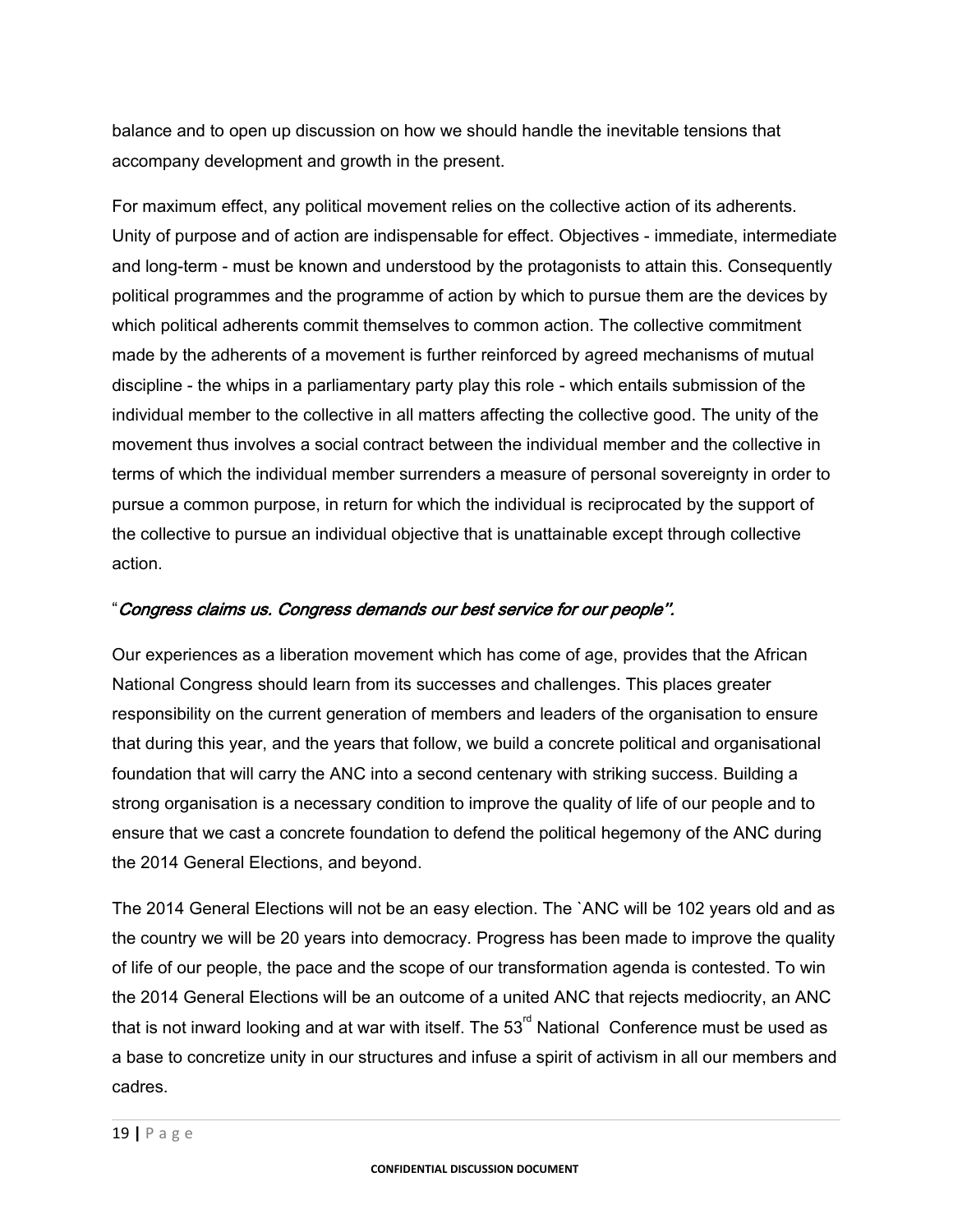#### "Congress claims us. Congress demands our best service for our people''.

The 100 years celebration makes us the rare heirs of a great heritage of principled, selfless struggle of the previous generation of freedom fi ghters who built this movement into a true custodian of the genuine aspirations of the overwhelming majority and the principal agent for change in our country. It is this great and glorious inheritance that should guide us at all times, to do whatever is possible, within our powers, to redeem the movement from any signs of decay. Frantz Fanon, in his historical works entitled 'Black Skin, White Masks' was clearly instructive on this particular front when he said "Sometimes people hold a core belief that is very strong. When they are presented with evidence that works against that belief, the new evidence cannot be accepted. It would create a feeling that is extremely uncomfortable, called cognitive dissonance. And because it is so important to protect the core belief, they will rationalize, ignore and even deny anything that doesn't fit in with the core belief."

# The plethora of break-away and defections from the movement, has indeed resulted in -  $\bm{A}$ promise betrayed.

When addressing the SACP in London, 30 July 1981, **OR Tambo** had this to say about the ANC anniversaries: "For the revolutionary movement, anniversaries cannot only celebrate the past. We must recall and acclaim our history, but more importantly, we must use the past to arm ourselves for the future: to learn lessons and to strengthen our resolve and commitment".

In this profound assertion OR underscores the fact that 100 years of existence of the ANC must give inspiration to the people of this country and should give them hope for better life for all.

"Congress claims us. Congress demands our best service for our people''.

#### The ANC Lives, the ANC Leads.

20 **|** Page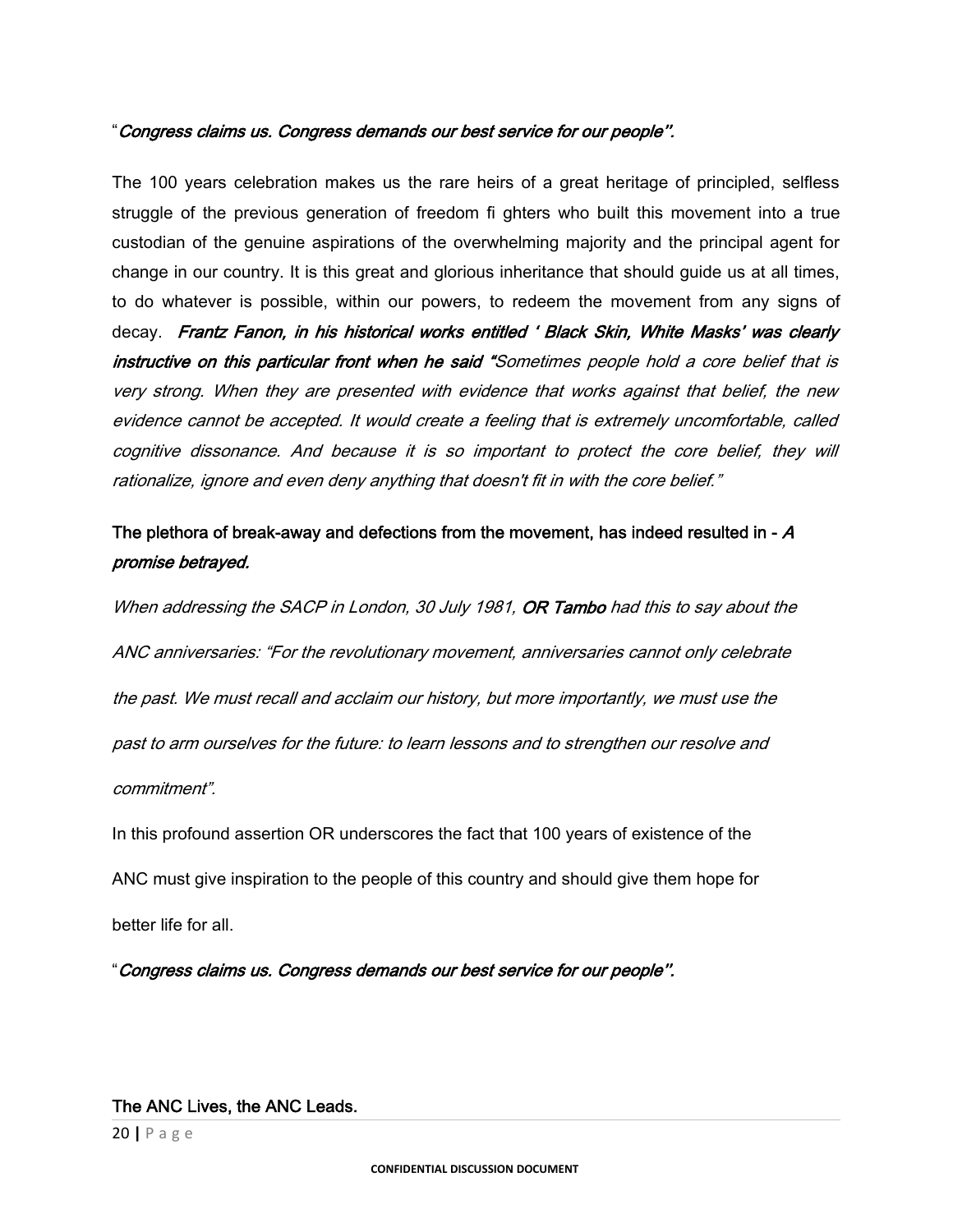# END

# References:

- 1. ANC Northern Cape PEC document on defectors, 2010
- 2. Comrade Jeff Radebe, article to the ANC Today Volume 8, No. 42, 24-30 October 2008
- 3. COSATU pamphlet on Cope, 2008
- 4. Umsebenzi Online Volume 7 no 19, 'The good boys and girls, the boss-class instruments': The 2008 dissidents in their historical context, 5 November 2008